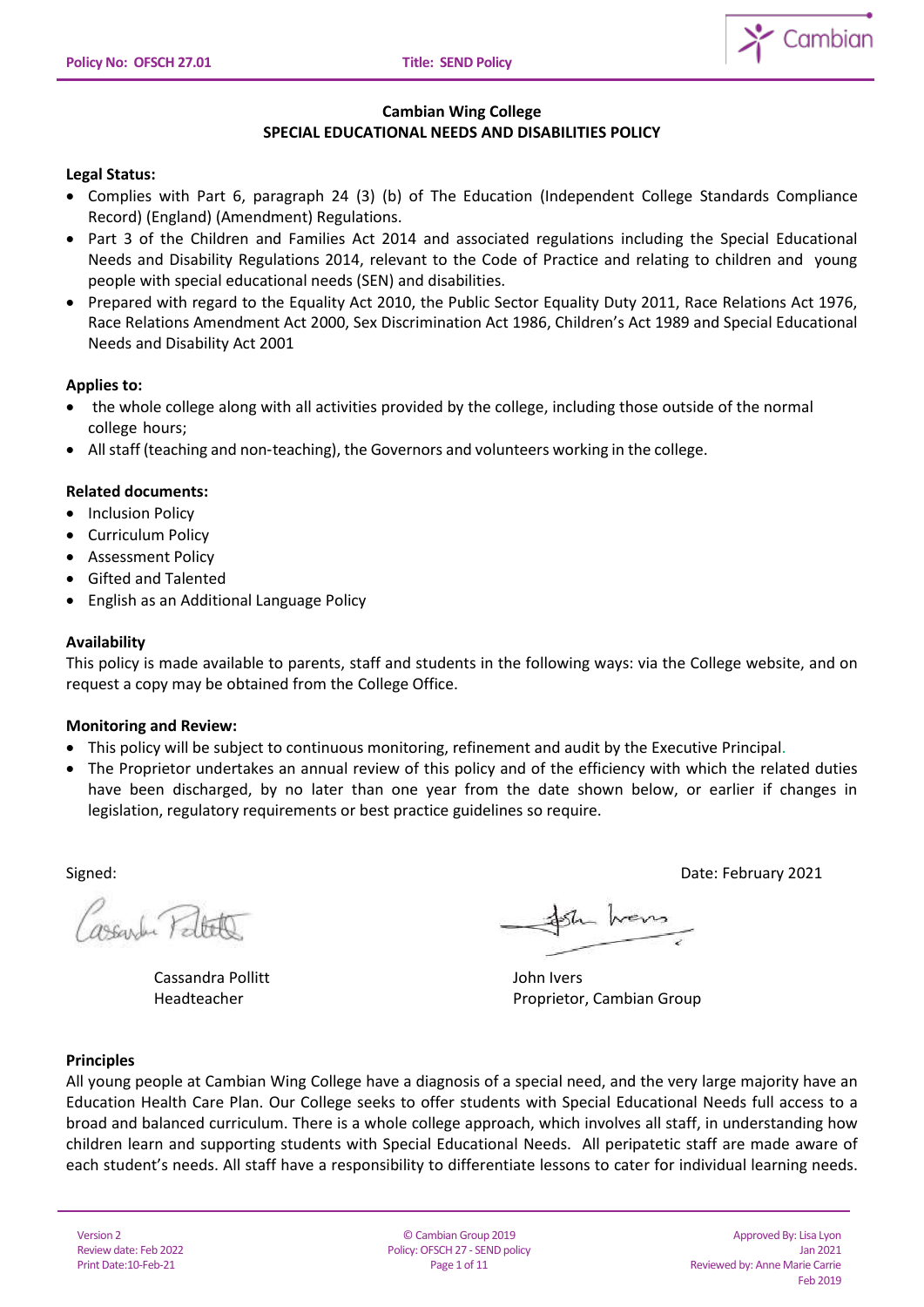

Parents/guardians and students will be involved fully in the process of the planning and delivery of support. It is the policy of Our College that students who have been accepted into the college will be offered appropriate support to enable them to access the curriculum effectively and fulfil their potential. We are an inclusive college, determined to meet the needs of all our students. Our college has a clear approach to identifying and responding to SEND. We recognise the benefits of early identification – identifying need at the earliest point and then making effective provision improves long-term outcomes for the child or young person. All our students will have access to a broad and balanced curriculum. The National Curriculum Inclusion Statement states that teachers will set high expectations for every student, whatever their prior attainment. Teachers at our college will use appropriate assessment to set targets which are deliberately ambitious. We will identify potential areas of difficulty will be identified and addressed at the outset. Lessons will be planned to address potential areas of difficulty and to remove barriers to student achievement.

By planning in this way, our students with SEN and disabilities will be able to study the full national curriculum. The quality of teaching for students with SEND, and the progress made by students, will be a core part of our college's performance management arrangements and its approach to professional development for all teaching and support staff. College leaders and teaching staff will identify any patterns in the identification of SEND, both within our college and in comparison with national data, and use these to reflect on and reinforce the quality of teaching. The identification of SEND will be built into the overall approach to monitoring the progress and development of all students.

## **Interpretation**

As part of its commitments under articles 7 and 24 of the United Nations Convention of the Rights of Persons with Disabilities, the UK Government is committed to inclusive education of disabled children and young people and the progressive removal of barriers to learning and participation in mainstream education. The Children and Families Act 2014 secures the general presumption in law of mainstream education in relation to decisions about where children and young people with SEND will be educated and the Equality Act 2010 provides protection from discrimination for disabled people. Independent colleges are required to follow the *Special educational needs and disability code of practice: 0 to 25 years: Statutory guidance for organisations who work with and support children and young people with special educational needs and disabilities (DfE and Department for Health: 2014).*

A student has SEND where their learning difficulty or disability calls for special educational provision, namely provision different from or additional to that normally available to students of the same age. Making higher quality teaching normally available to the whole class is likely to mean that fewer students will require such support**.** Within the context of the students who might require additional support at our college include:

- students with specific learning differences e.g. dyslexia, dyspraxia
- the gifted and talented
- students with hearing and/or visual impairment
- students with specific physical and medical conditions

The following are quotes from famous dyslexics;

"I see some things clearer than other people do because I have to simplify things to help me and that has helped others." *Richard Branson*

"Writing and spelling were always terribly difficult for me. I was an extraordinarily bad speller and have remained so until this day." *Agatha Christie*

"The secret of getting ahead is getting started." *Agatha Christie*

"If you can dream it, you can do it." *Walt Disney*

"I am not discouraged because every wrong attempt discarded is another step forward." *Thomas Edison*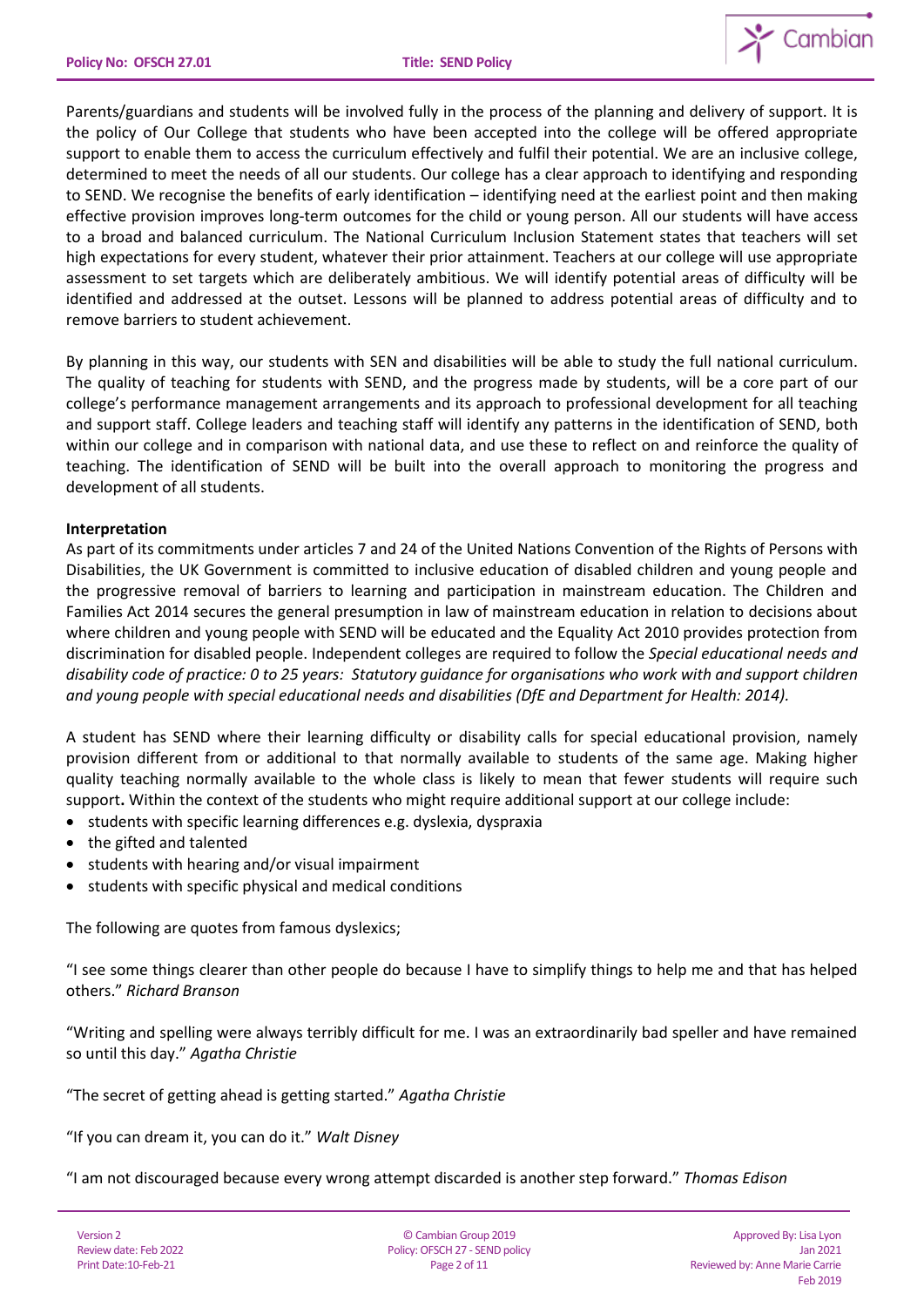

"Everybody is a genius. But if you judge a fish by its ability to climb a tree, it will live its whole life thinking it's stupid." *Albert Einstein*

"I barely made it through college. I read real slow. But I like to find things that nobody else has found, like a dinosaur egg that has an embryo inside. Well, there are 36 of them in the world, and I found 35." *Dr. John R. Horner (Palaeontologist)*

Our college regularly reviews and evaluates the quality and breadth of the support we can offer or can access for children with SEN or disabilities. We also consider our duties, as they apply to us as an independent college, under The Equality Act 2010. We give careful consideration in advance to what disabled children and young people we can accommodate in our independent college. Our academic and pastoral sub-committee has specific oversight of our college's arrangements for SEN and disability. College leaders will regularly review how expertise and resources used to address SEND can be used to build the quality of whole-college provision as part of their approach to college improvement.

## **Equality Act 2010**

Our college has a duty under the Equality Act 2010 towards individual disabled children and young people. We will make reasonable adjustments, including the provision of auxiliary aids and services for disabled children, to prevent them being put at a substantial disadvantage. We give prior thought to what disabled children and young people might require and what adjustments might need to be made to prevent that disadvantage. Our college has a duty to prevent discrimination, to promote equality of opportunity and to foster good relations.

## **Aims and Objectives**

Our college's Special Educational Needs policy provides a framework for the provision of teaching and support for students with learning difficulties. The framework refers to entitlement, access and partnership. Although we aim to make provision for identified Special Educational Needs, it may not always be possible to do so within the college's resources. In such cases the Headteacher and the student's parents would be informed. Where a concern has been raised, any special needs or disabilities will be identified at the earliest possible opportunity. The assessment process will involve partnership with all those concerned with the student, including parents/carers, teachers and other professionals. The student's views will also be sought. The aims of this policy are:

- to create an environment that meets the special educational needs of each student;
- to ensure that the special educational needs of students are identified, assessed and provided for;
- to make clear the expectations of all partners in the process;
- to identify the roles and responsibilities of staff in providing for student's special educational needs;
- to enable all students to have full access to all elements of the college curriculum;
- to ensure that parents are able to play their part in supporting their student's education;
- to ensure that our students have a voice in this process.

In order to meet these aims, our objectives are**:** 

- to ensure students with learning needs are identified as early as possible;
- to assess the student to identify specific areas of difficulty;
- to ensure all peripatetic staff are aware of the student's needs and are able to meet those needs within the college setting;
- to ensure students' records include information relating to their individual needs, interventions and outcomes;
- to assist staff in modifying curriculum to meet the student's needs within the classroom and provide training programmes when required;
- to ensure that no student with learning needs or disability is discriminated against on the basis of his/her disability;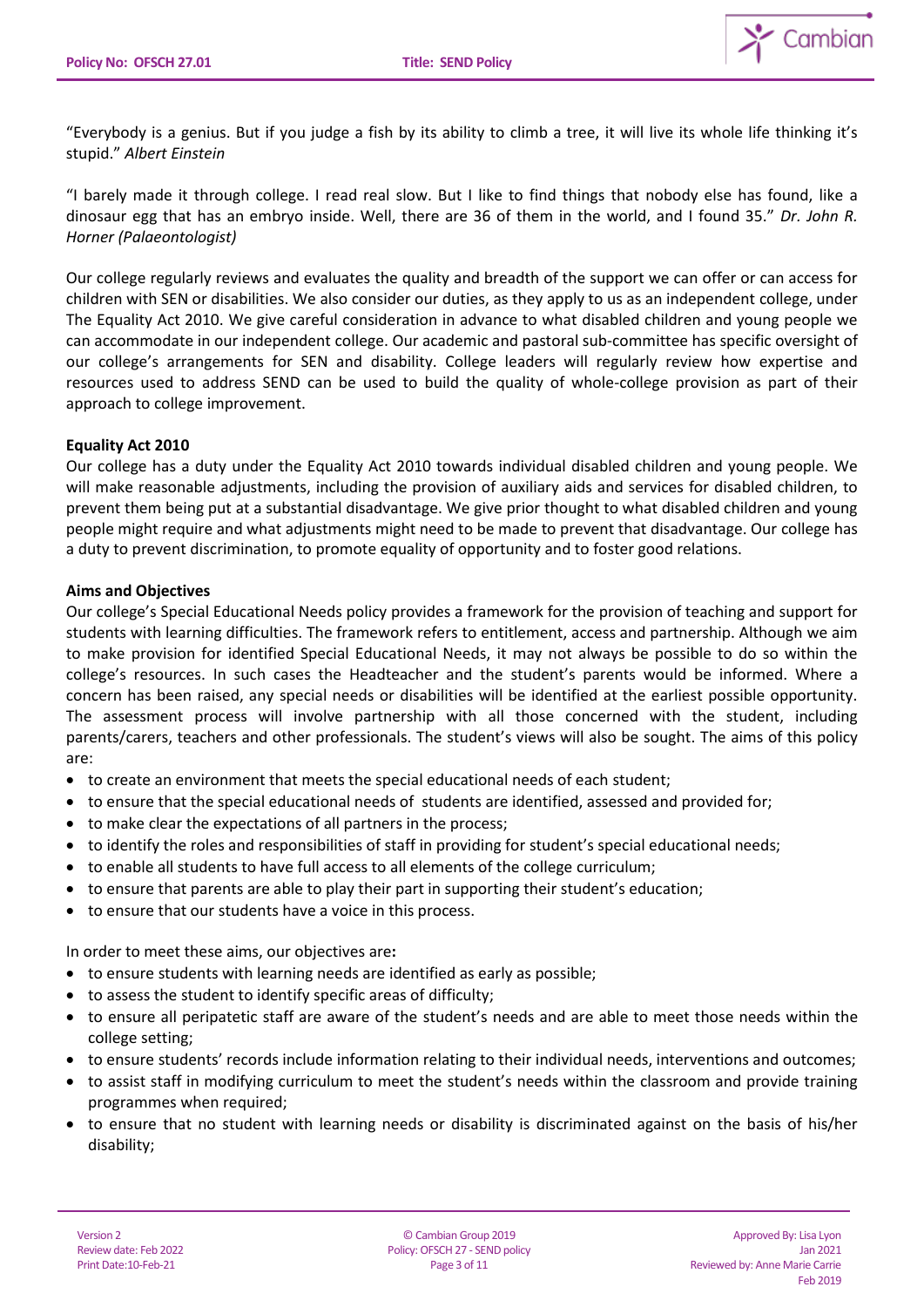

 to work in partnership with parents, guardians and the student themselves in providing appropriate support and advice.

## **Admission Arrangements**

Students entering the college will normally have a baseline assessment. This includes English, Mathematics and Cognitive Abilities. The student's EHCP will also form the basis for pre-admission, with all requirements and needs discussed in the pre-admission process. Students are admitted to the college at the discretion of the Head Teacher. Students with additionally complex needs will be admitted if the college can offer appropriate support. However, every effort will be made to accommodate a student with Learning Needs.

## **Learning Support Assistants (LSA)**

We also use LSAs who are timetabled to work with various students either individually or in the classroom. Teachers and LSAs hold regular weekly meetings to discuss students learning and to plan next steps. This includes which students will be focused on and allow time for both staff and LSAs to plan provision and differentiation for those students to ensure that they extend their learning beyond the completion of work. We believe that good collaboration between teachers and support staff is essential to ensure maximum progress for our students. As part of inclusion we believe that students should receive assistance with their peers within their classrooms, therefore as much as possible the majority of our students receive assistance during normal lesson times within their normal classroom setting in order that they can access the curriculum along with the rest of their class.

## **What Cambian Wing College does**

In practical situations of our college we do what is necessary to enable students and young people to develop, learn, participate and achieve the best possible outcomes. Our college recognises emerging difficulties arising with young people and respond promptly. We understand parents know their children best and we place great importance on listening and acting upon concerns raised by parents about their child's development. We listen to and address any concerns raised by students themselves.

The model of action and intervention in our college, a graduated approach to help students who have Special Educational Needs. Our approach recognises that there is a continuum of special educational needs and that, where necessary, increasing specialist expertise should be brought to bear on the difficulties that a young person may be experiencing. For all students with SEN, we take action to remove barriers to learning and put effective special educational provision in place. The support provided takes the form of a four-part cycle through which earlier decisions and actions are revisited, refined and revised with a growing understanding of the student's needs and of what supports the student to make good progress and secure good outcomes. This is known as the graduated approach. It draws upon more detailed approaches, more frequent review and more specialist expertise in successive cycles in order to match interventions to the SEN of children and young people.

The very large majority of young people at Cambian Wing College have an Education, Health and Care (EHC) Plan. Upon joining our college, we will always consult with parents and, where appropriate, the Local Authority to ensure that the required curriculum is provided for as set out in the Education, Health and Care (EHC) Plan, including the full National Curriculum if this is specified. We will also co-operate with the Local Authority to ensure that relevant reviews, including the annual review, are carried out as required by regulation and best practice. Any additional services that are needed to meet the requirements of the EHC Plan or additional services such as dyslexic tuition will be subject to charge. This will be either directly to the parents, or the Local Authority if they are responsible for the fees and our college is named in the Education, Health and Care (EHC) Plan.

We have arrangements in place to support young people with SEN or disabilities. We have developed a clear approach to identifying and responding to SEND. We recognise the benefits of early identification, identifying need at the earliest point, and then making effective provision, improves long-term outcomes for young people. We have a focus on inclusive practice and removing barrier to learning, therefore special educational provision in our college is underpinned by high quality teaching which is differentiated and personalised, and is compromised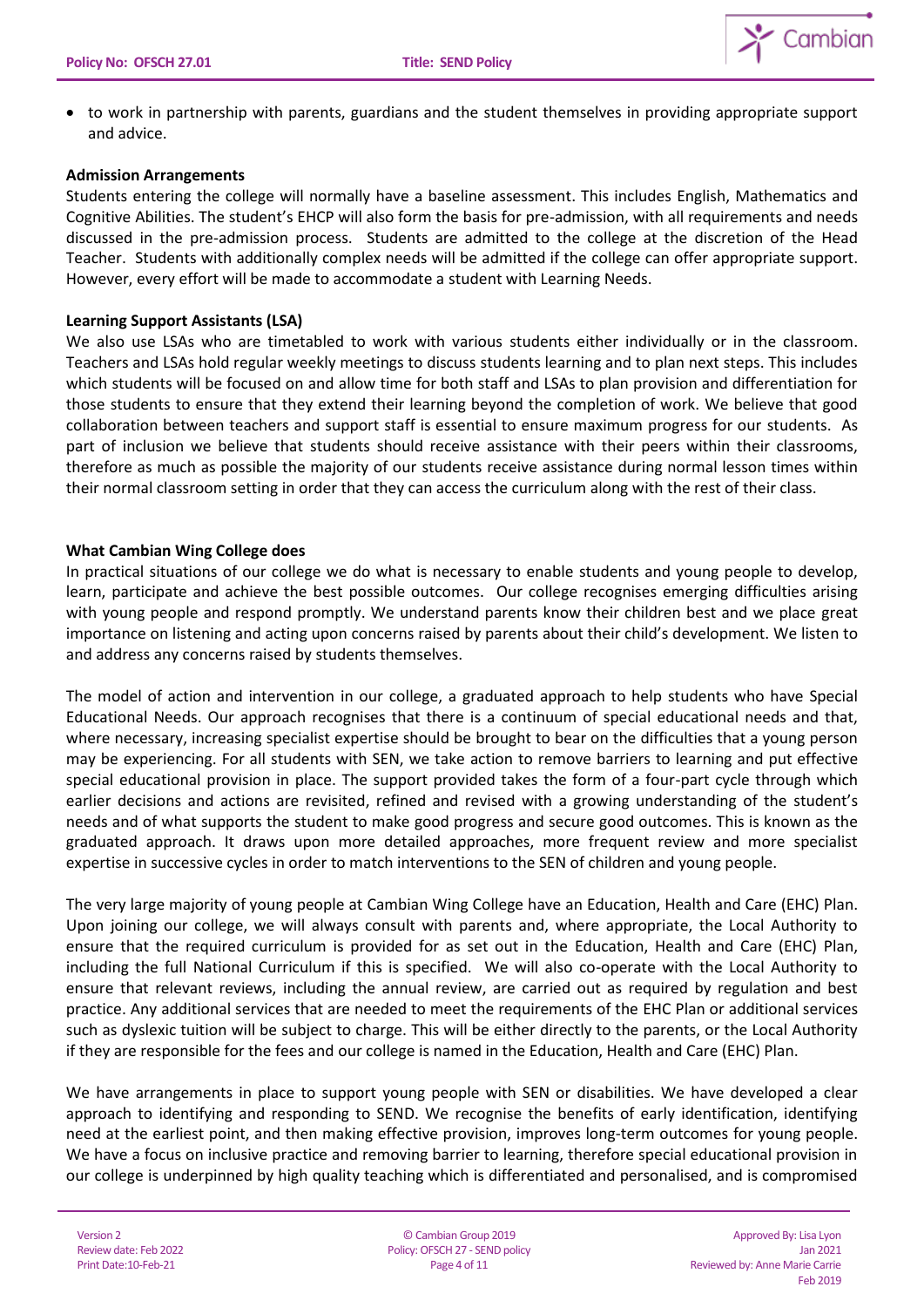

by anything less. It is our aim to know precisely where young people with SEND are in their learning and development. We:

- ensure decisions are informed by the insights of parents and those of young people themselves;
- have high ambitions and set stretching targets for them;
- track their progress towards these goals;
- keep under review the additional or different provision that is made for them:
- promote positive outcomes in the wider areas of personal and social development, and
- ensure that the approaches used are based on the best possible evidence and are having the required impact on progress.

Teachers are responsible and accountable for the progress and development of the students in their class, including where students access support from teaching assistants or specialist staff. High quality teaching, differentiated for individual students, is the first step in responding to students who have SEND. Additional intervention and support cannot compensate for a lack of good quality teaching. Our college will regularly and carefully review the quality of teaching for all of our students, including those at risk of underachievement. This includes reviewing and, where necessary, improving, teachers' understanding of strategies to identify and support vulnerable students and their knowledge of the SEN most frequently encountered. This will include high quality and accurate formative assessment, using effective tools and early assessment materials. For higher levels of need, our college will have arrangements in place to draw on more specialised assessments from external agencies and professionals.

## **Use of data and record keeping**

Our college has developed its own approach to record keeping in line with the requirements of the Data Protection Act 1998. The provision made for students with SEND will be recorded accurately and kept up to date. As part of any inspection, both Ofsted and ISI will expect to see evidence of student progress, a focus on outcomes and a rigorous approach to the monitoring and evaluation of any SEND support provided. Ofsted and ISI publish more detail about their expectations in their inspection guidelines. Our college will particularly record details of additional or different provision made under SEND support. This will form part of regular discussions with parents about the child's progress, expected outcomes from the support and planned next steps. They will ensure that they have accurate information to evidence the SEND support that has been provided over the student's time in the college, as well as its impact. A local authority that is considering or is carrying out an assessment of the student's needs will wish to review such information. We use our information system to monitor the progress and development of all students. Details of SEND, outcomes, teaching strategies and the involvement of specialists will be recorded as part of this overall approach. Our college will readily share this information with parents. It will be provided in a format that is accessible (for example, a note setting out the areas of discussion following a regular SEND support meeting or tracking data showing the student's progress together with highlighted sections of a provision map that enables parents to see the support that has been provided).

### **Improving outcomes: high aspirations and expectations for children and young people with SEND in our college**

All children and young people are entitled to an education that enables them to make progress so that they can:

- achieve their best;
- become confident individuals living fulfilling lives, and
- make a successful transition into adulthood, whether into employment, further or higher education or training

Our college will identify and address the SEND of the students that we support. Our college must:

- use our best endeavours to make sure that a student with SEND gets the support they need this means doing everything our college can to meet children and young people's SEND;
- designate a teacher to be responsible for co-ordinating SEND provision at Cambian Wing College this is the Headteacher
- inform parents when they are making special educational provision for a child;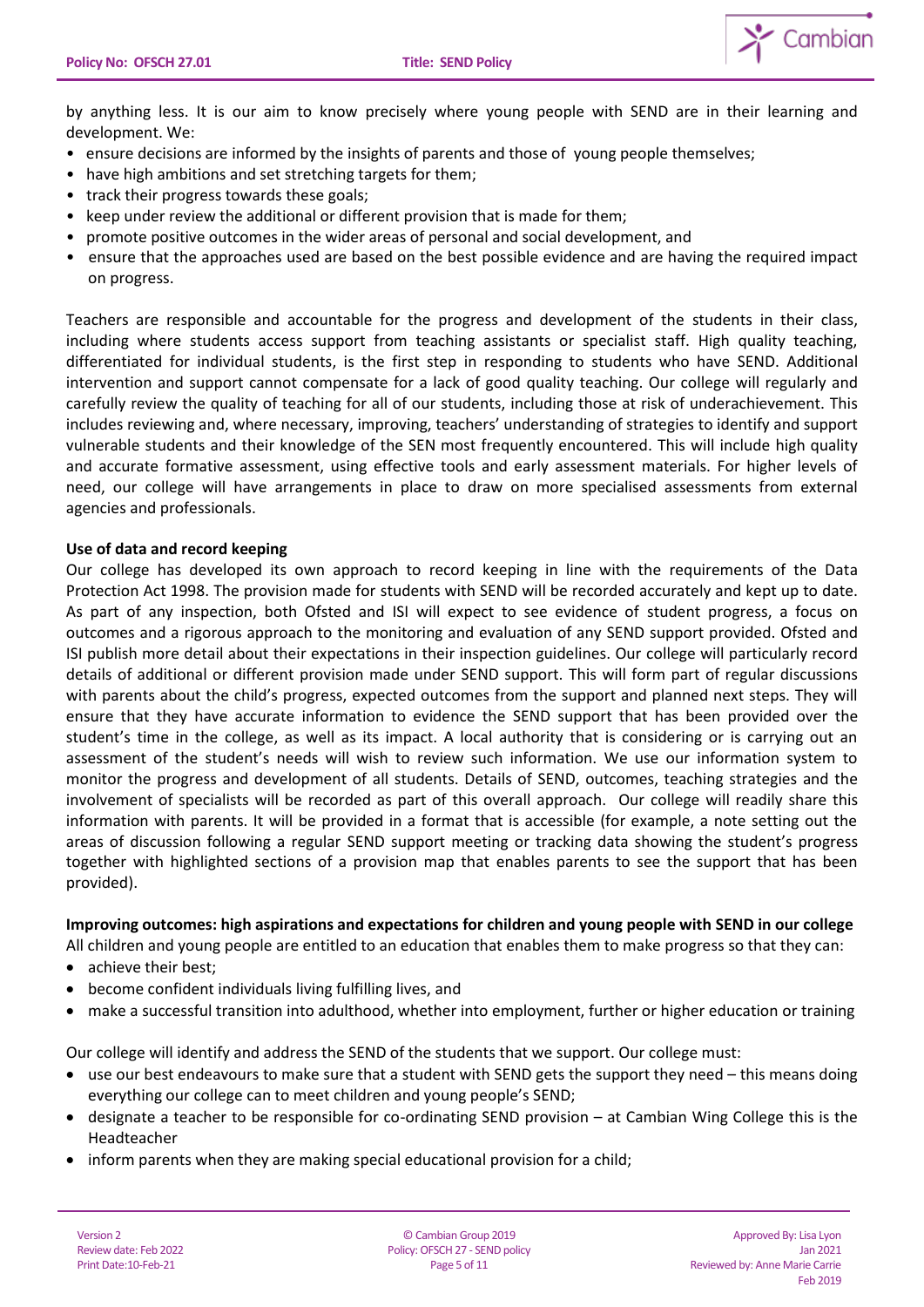

• Provide a disability access policy to ensure those with disabilities are able to access the college alongside ablebodied students.

# **Identification of Students with Special Educational Needs and Disabilities**

The identification of students with special educational needs and disabilities can be:

- on entry when specific needs are identified and recorded as part of the entrance/transition process, as the very large majority of students at have an EHCP;
- by staff recognition of a student whom they perceive as having difficulties or specific needs in their particular curriculum area;
- by staff referring a student who is experiencing emotional/behavioural problems;
- through discussion with external professionals such as. doctors, counsellors, therapists and also
- through concern expressed by parents (recorded on the parental meeting record form).

Our college will assess each student's current skills and levels of attainment on entry, building on information from previous settings and key stages where appropriate. At the same time, we will consider evidence that a student may have a disability under the Equality Act 2010 and, if so, what reasonable adjustments may need to be made for them. Class and subject teachers, supported by the Senior leadership team, will make regular assessments of progress for all students. These assessments will seek to identify students making less than expected progress given their age and individual circumstances. This can be characterised by progress which:

- is significantly slower than that of their peers starting from the same baseline
- fails to match or better the students previous rate of progress
- fails to close the attainment gap between the young person and their peers
- widens the attainment gap

It can include progress in areas other than attainment – for instance where a student needs to make additional progress with wider development or social needs in order to make a successful transition to adult life. The first response to such progress will be high quality teaching targeted at their areas of weakness. While informally gathering evidence (including the views of the student and their parents) our college will not delay in putting in place extra teaching or other rigorous interventions designed to secure better progress, where required. The student's response to such support can help identify their particular needs. For some children, SEND can be easily identified at an early age. However, for other children and young people difficulties become evident only as they develop. All those who work with children and young people will be alert to emerging difficulties and respond early. In particular, parents know their children best we place great importance when parents express concerns about their student's development. Additionally we will also listen to and address any concerns raised by young people themselves.

Our college will always be alert to other events that can lead to learning difficulties or wider mental health difficulties, such as bullying or bereavement. Such events will not always lead to children having SEND but it can have an impact on well-being and sometimes this can be severe. Cambian Wing College will ensure that we make appropriate provision for a student's short-term needs in order to prevent problems escalating. Where there are long-lasting difficulties our college shall consider whether the young person might have SEND. Whilst slow progress and low attainment do not necessarily mean that a young person has SEND and will not automatically lead to a student being recorded as having SEND, they may be an indicator of a range of learning difficulties or disabilities. Equally, our college will not assume that attainment in line with chronological age means that there is no learning difficulty or disability. Some learning difficulties and disabilities occur across the range of cognitive ability and, left unaddressed may lead to frustration, which may manifest itself as disaffection, emotional or behavioural difficulties.

Identifying and assessing SEND for children or young people whose first language is not English requires particular care. Our college will look carefully at all aspects of a child or young person's performance in different areas of learning and development or subjects to establish whether lack of progress is due to limitations in their command of English or if it arises from SEND or a disability. However difficulties related solely to limitations in English as an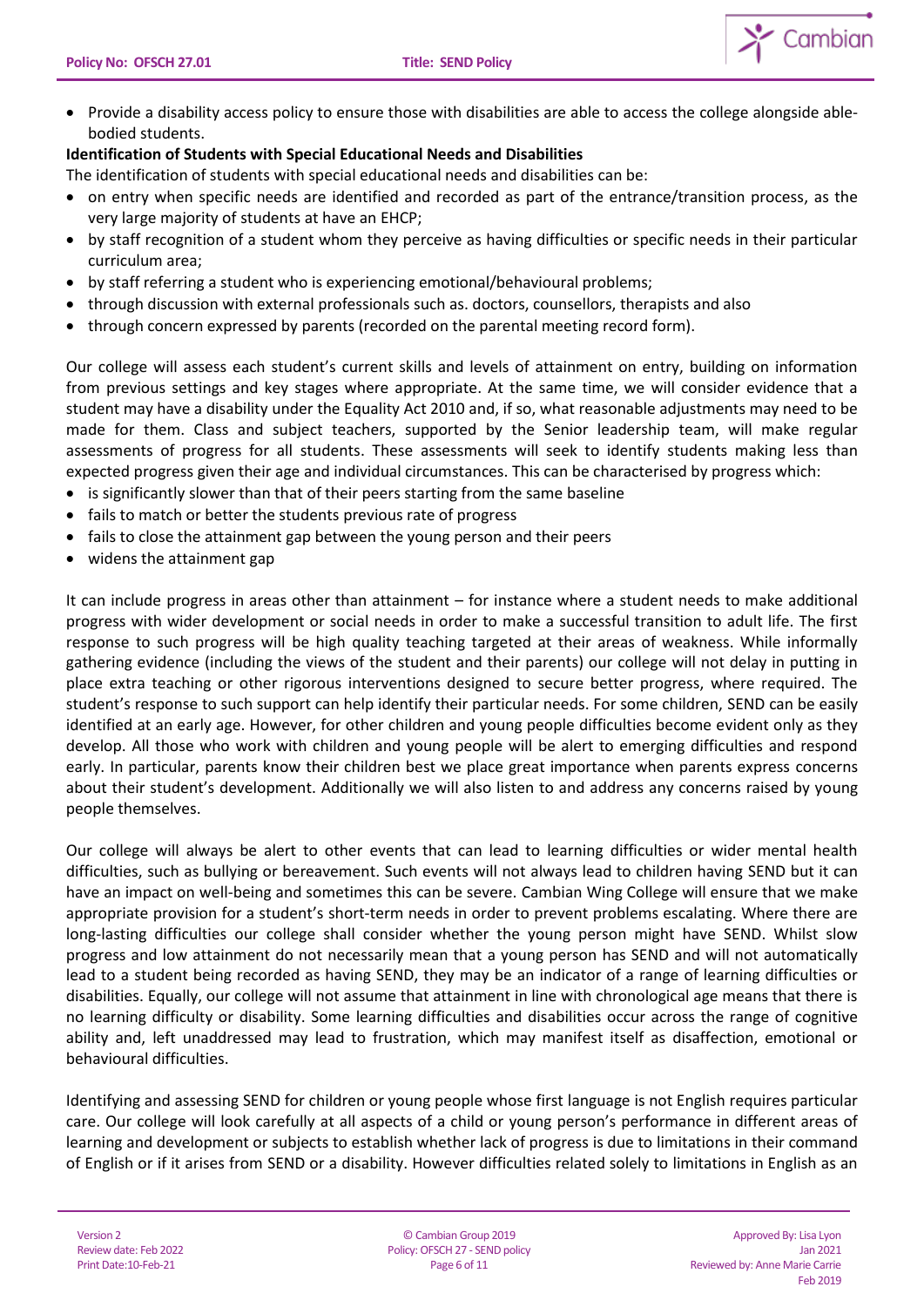

additional language are not classed as SEND. When reviewing and managing special educational provision the broad areas of need and support our college will review how well-equipped we are to provide support across these areas. This gives an overview of the range of needs that will be planned for. The purpose of identification is to work out what action we will need to take, and crucially not to fit a student into a category. In practice we recognise individual children or young people often have needs that cut across all these areas and their needs may change over time. For instance speech, language and communication needs can also be a feature of a number of other areas of SEND, and children and young people with an Autistic Spectrum Disorder (ASD) may have needs across all areas, including particular sensory requirements. A detailed assessment of need will ensure that the full range of an individual's needs is identified, not simply the primary need. The support provided to an individual will always be based on a full understanding of their particular strengths and needs and seek to address them all using well-evidenced interventions targeted at their areas of difficulty and where necessary specialist equipment or software.

Children and young people with speech, language and communication needs (SLCN) have difficulty in communicating with others. This may be because they have difficulty saying what they want to, understanding what is being said to them or they do not understand or use social rules of communication. The profile for every child with SLCN is different and their needs may change over time. They may have difficulty with one, some or all of the different aspects of speech, language or social communication at different times of their lives. Children and young people with ASD, including Asperger's Syndrome and Autism, are likely to have particular difficulties with social interaction. They may also experience difficulties with language, communication and imagination, which can impact on how they relate to others. Support for learning difficulties may be required when children and young people learn at a slower pace than their peers, even with appropriate differentiation. Learning difficulties cover a wide range of needs. .Specific learning difficulties (SpLD), affect one or more specific aspects of learning. This encompasses a range of conditions such as dyslexia, dyscalculia and dyspraxia.

## **Assess**

In identifying a child as needing provision which is 'additional to and different from' other learners in the same class, the class teacher, working with the college lead for Education and the teacher responsible for baseline assessment, will carry out a clear analysis of the student's needs. Before provision is planned for, expected individualised outcomes will be identified. This will draw on the teacher's assessment and experience of the student, their previous progress and attainment, as well as information from our college's core approach to student progress, attainment, and behaviour. It will also draw on other subject teachers' assessments where relevant, the individual's development in comparison to their peers and national data, the views and experience of parents, the student's own views and, if relevant, advice from external support services. Our college will take seriously any concerns raised by a parent. These will be recorded and compared to the college's own assessment and information on how the student is developing. This assessment will be reviewed regularly. This will help ensure that our support and intervention are tailored to need, barriers to learning are identified and overcome, and that a clear picture of the interventions put in place and their effect is developed. For some types of SEND, the way in which a student responds to an intervention can be the most reliable method of developing a more accurate picture of need.

#### **Plan**

When our college has decided to provide a student with SEND support, we will then formally update our SEND register and notify parents, although parents will have already been involved in forming the assessment of needs as outlined above. The teacher and the SENCO will agree in consultation with the parent and the student the adjustments, interventions and support to be put in place, as well as the expected impact on progress, development or behaviour, along with a clear date for review. All teachers and support staff who work with the student will be made aware of their needs, the outcomes sought, the support provided and any teaching strategies or approaches that are required. This will also be recorded on our college's information system. The support and intervention provided will be selected to meet the outcomes identified for the student, based on reliable evidence of effectiveness, and will be provided by staff with sufficient skills and knowledge. Parents will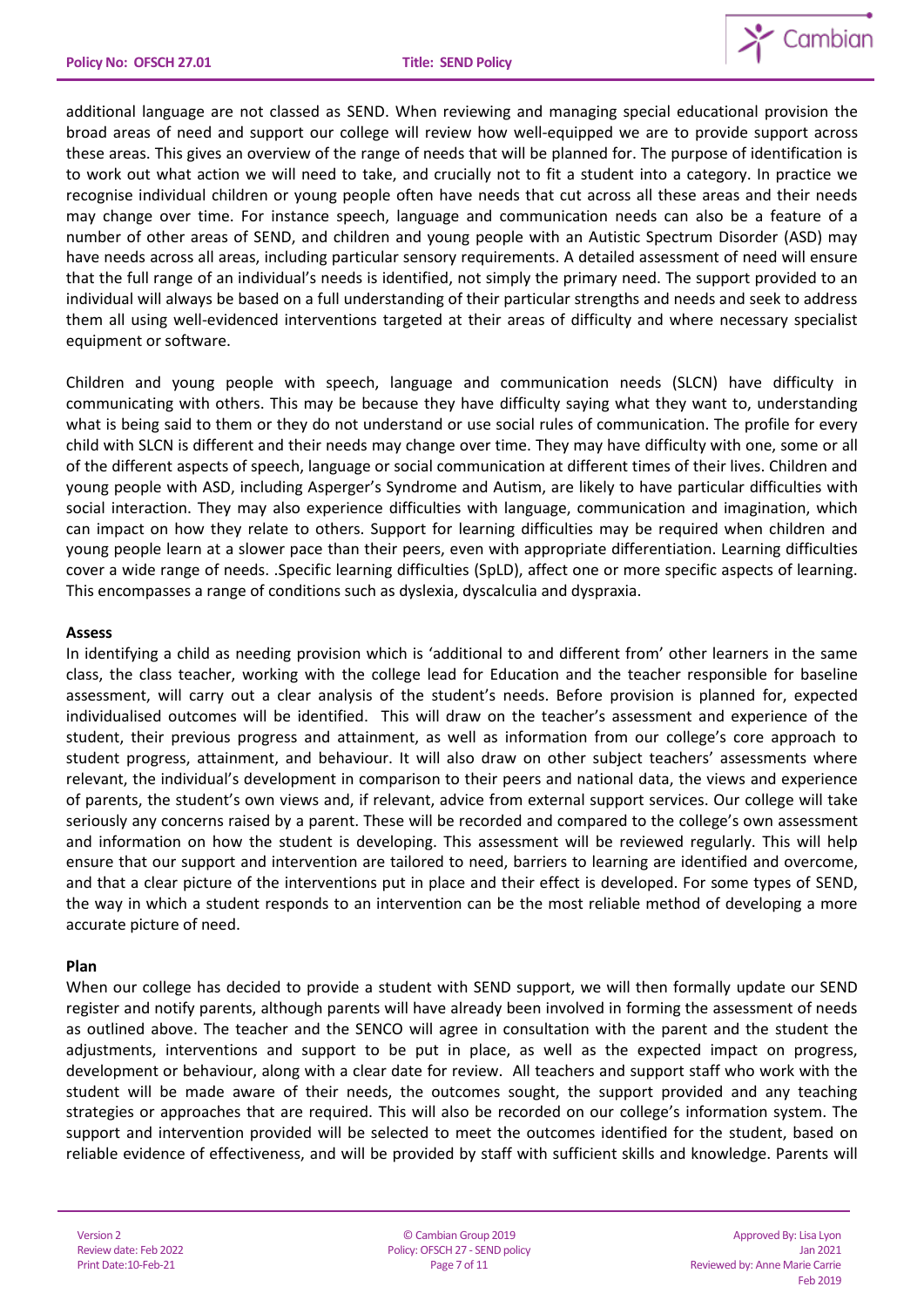

be fully aware of the planned support and interventions and, where appropriate, plans will seek parental involvement to reinforce or contribute to progress at home.

### **Do**

The class or subject teacher will remain responsible for working with the child on a daily basis. Where the interventions involve group or one-to-one teaching away from the main class or subject teacher, they will still retain responsibility for the student. They will work closely with any teaching assistants or specialist staff involved, to plan and assess the impact of support and interventions and how they can be linked to classroom teaching. The college SENCO will support the class or subject teacher in the further assessment of the child's particular strengths and weaknesses, in problem solving and advising on the effective implementation of support. Within the graduated approach a programme of intervention and support will be implemented. If this does not enable the child to make satisfactory progress, the Head of Education seeks advice from external agencies, which may include an educational psychologist report. Teachers are responsible for tracking each student's progress in Literacy and/or Numeracy throughout their time at our college.

## **Review**

The effectiveness of the support and interventions and their impact on the student's progress will be reviewed in line with the agreed date. The impact and quality of the support and interventions will be evaluated, along with the views of the student and their parents. This will feed back into the analysis of the student's needs. The class or subject teacher, working with the college lead for education, will revise the support in light of the student's progress and development, deciding on any changes to the support and outcomes in consultation with the parent and student. Parents will have clear information about the impact of the support and interventions provided, enabling them to be involved in planning next steps. Where a student has an EHC plan, the local authority must review that plan as a minimum every twelve months.

Within the Assess, Plan, Do and Review cycle, our staff work seamlessly together towards enabling our students to reach the outcomes identified during the assessment phase of the process as their learning goals. We make key decisions about the use of the curriculum modifications and interventions are based on whether any chosen additional provision is the best way to move towards the identified outcome.

## **Involving Specialists**

Where a student continues to make less than expected progress, despite evidence-based support and interventions that are matched to the student's area of need, we will consider to begin involving specialists, including those secured by our college itself or from outside agencies. Our college may involve specialists at any point to advise them on early identification of SEND and effective support and interventions. We will always involve a specialist where a student continues to make little or no progress or where they continue to work at levels substantially below those expected of students of a similar age despite evidence-based SEND support delivered by appropriately trained staff. The student's parents will always be involved and consulted in any decision to involve specialists. The involvement of specialists and what was discussed or agreed will be recorded and shared with the parents and teaching staff supporting the child in the same way as other SEND support. Where our assessments have indicated that support from specialist services is required, it is important that children and young people receive it as quickly as possible. Joint commissioning arrangements will seek to ensure that there are sufficient services to meet the likely need in an area. The Local Offer will set out clearly what support is available from different services and how it may be accessed. Individual Education Plans are written termly, covering education, personal development, social communication and therapeutic strategies. Targets therein are:

- 1. Specific
- 2. Measurable
- 3. Achievable

4. Relevant

7. Reviewed.

- 5. Time bound
- 6. Evaluated and

© Cambian Group 2019 Policy: OFSCH 27 - SEND policy Page 8 of 11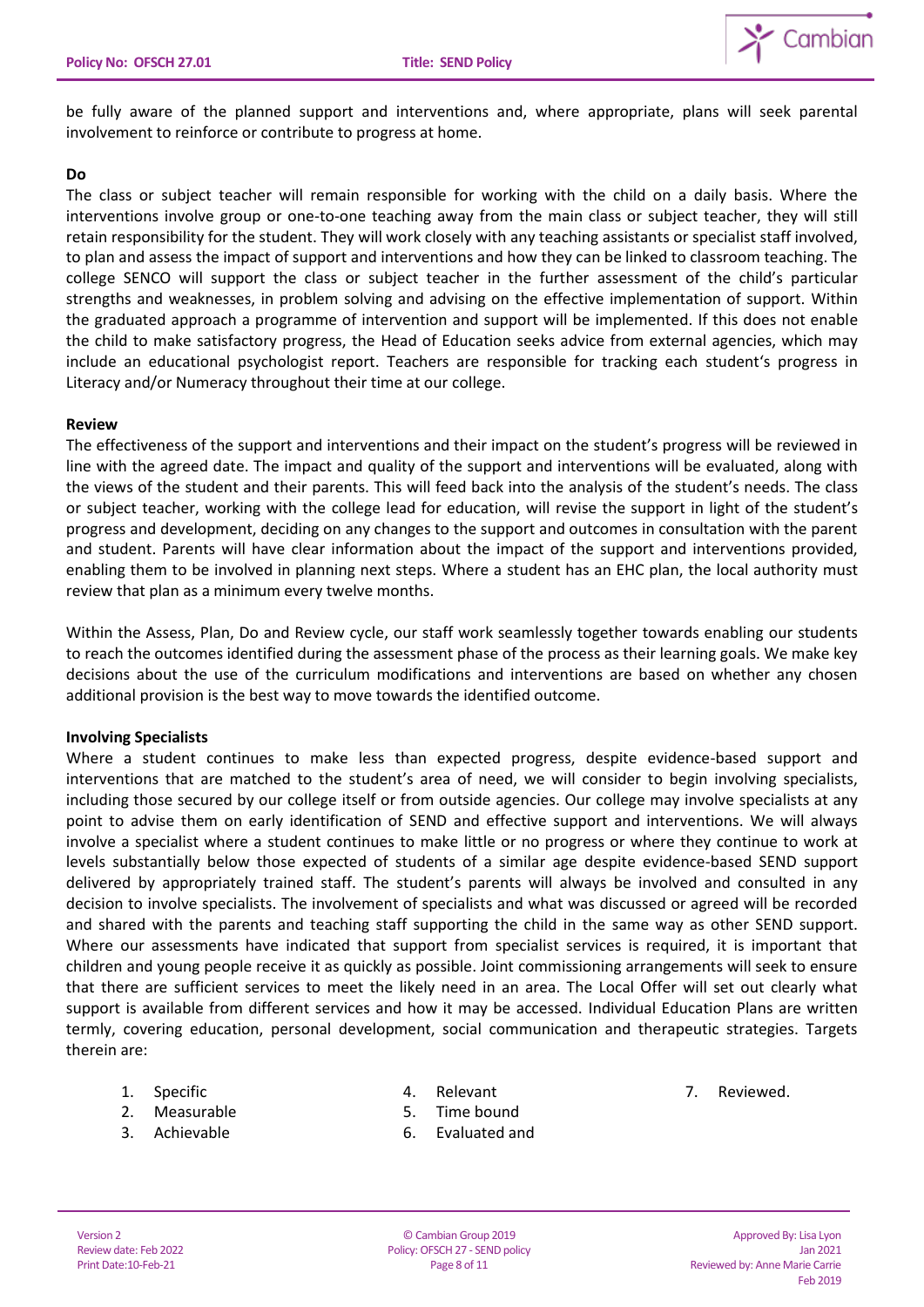

Parents will be encouraged to contribute your own ideas about how your child's needs could be met and what helps the child to learn and will be expected to share with the College success when targets are met at home. Parent(s) should try to attend any meeting called by the College to review the targets with at least one review in the year could coinciding with a parents' evenings Generally, such targets focus on three or four key points and information on how these targets will be worked on and with whom. The targets are distributed to the teachers involved in the student's learning and parents of the student as soon as they are written and have been agreed by all parties. Care will be taken to avoid the four most common weaknesses in setting targets which are:-

- imprecise terminology (with frequent use of phrases such as 'improved reading', 'increased confidence', 'improved self-esteem`);
- failure to indicate which teachers and subjects would be involved;
- lack of student involvement;
- failure to link them with other areas of assessment and recording procedures in the college.

Our experience is that the five most frequent strengths of specific focused targets are:

- based on sound knowledge of the student;
- taking account of student's strengths and interests;
- stating realistic time scales;
- linked to resources in college;
- involving parents at some stage (either in their setting and/or review).

Provision maps are an efficient way of showing all the provision that the college makes which is additional to and different from that which is offered through our college's curriculum. The use of provision maps help our SENCOs to maintain an overview of the programmes and interventions used with different groups of students and provide a basis for monitoring the levels of intervention. Provision management can be used strategically to develop special educational provision to match the assessed needs of students across the college, and to evaluate the impact of that provision on student progress. Used in this way provision management can also contribute to college improvement by identifying particular patterns of need and potential areas of development for teaching staff. It can help our college to develop the use of interventions that are effective and to remove those that are less so. It can support us to improve our core offer for all students as the most effective approaches are adopted more widely across the college.

## **Timetabling**

The amount and type of support offered to a student is dependent on need. Our college believes that students will not be withdrawn from lessons unless it is necessary to do so. Our college believes that students with additional needs should spend as much time as possible in the classroom with the most effective teachers and that removal from class should be avoided wherever possible. We believe that all subjects are important to the student's development and that every student is entitled to a broad and balanced curriculum. Therefore, timetabled lessons should not be sacrificed for support unless entirely necessary. When a student needs to be withdrawn for learning support, every effort is made to ensure that a student does not miss core curriculum subjects. Their individual strengths are also taken into account in addition to the advice of staff members and parental requests. Some students are withdrawn from a second language in order to ensure extra support is given for English and Maths as appropriate. Some support lessons are also delivered at the same time as the timetabled subject following the same lesson objectives but in a smaller group with a smaller range of abilities.

## **Able Students**

Occasionally a student will stand out from their peers as having exceptional abilities. If the need is considered very different from their peer group, the student has special needs. In most cases these special abilities can be nurtured within the classroom by differentiation of the curriculum. See the Gifted, Able and Talented policy.

#### **Emotional and Behavioural Difficulties**

Version 2 Review date: Feb 2022 Print Date:10-Feb-21

© Cambian Group 2019 Policy: OFSCH 27 - SEND policy Page 9 of 11

Approved By: Lisa Lyon Jan 2021 Reviewed by: Anne Marie Carrie Feb 2019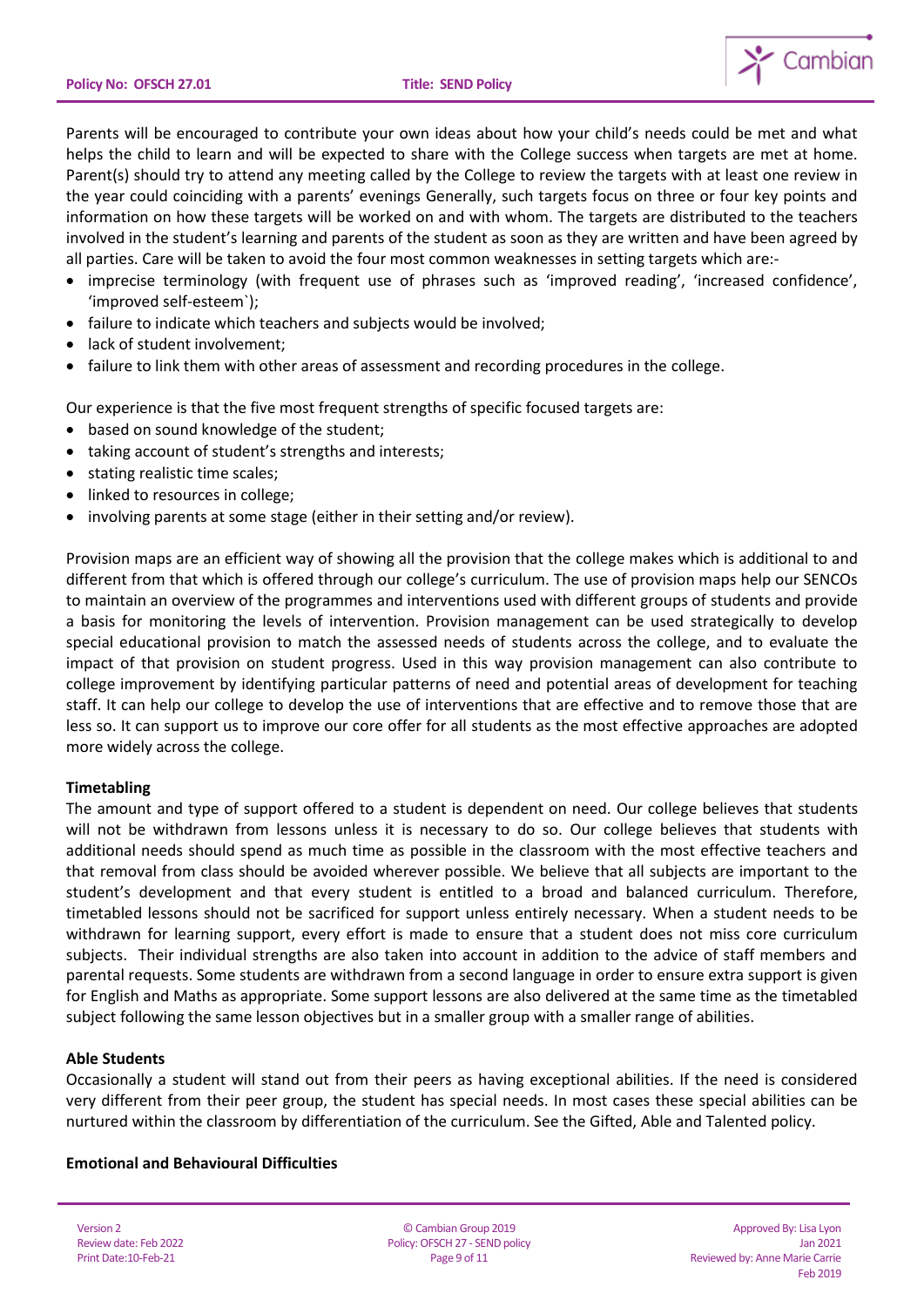

Our college caters for students with mild emotional and behavioural difficulties primarily through effective pastoral care. The college also provides additional support through a designated college counsellor.

### **Access to the Curriculum**

All students have an entitlement to a broad and balanced curriculum, which is differentiated to enable them to:

- understand the relevance and purpose of learning activities;
- experience levels of understanding and rates of progress that bring feelings of success and achievement.

Teachers use a range of strategies to meet student's special educational needs. Lessons have clear learning objectives; we differentiate work appropriately, and we use assessment to inform the next stage of learning. Individual Education Plans, which employ a small-steps approach, feature significantly in the provision that we make in the college. By breaking down the existing levels of attainment into finely graded steps and targets, we ensure that students experience success. We support students in a manner that acknowledges their entitlement to share the same learning experiences that their peers enjoy. We regularly give the students opportunity to work in small groups or in a one-to-one situation within the classroom.

## **Partnership with parents**

Our college works closely with parents in the support of those students with special educational needs. We encourage an active partnership through an on-going dialogue with parents. The Home-College Agreement is central to this. Parents have much to contribute to our support for students with special educational needs. Teachers have meetings to share the progress of special needs students with their parents. We inform the parents of any intervention, and we share the process of decision-making by providing clear information relating to the education of students with special educational needs. Where a student is receiving SEND support, we will talk to parents regularly to set clear outcomes and review progress towards them, discuss the activities and support that will help achieve them, and identify the responsibilities of the parent, the student and our college. We will meet parents at least three times each year. These discussions can build confidence in the actions being taken by the college, but they can also strengthen the impact of SEND support by increasing parental engagement in the approaches and teaching strategies that are being used.

Finally, they can provide essential information on the impact of SEND support outside college and any changes in the student's needs. These discussions will be led by a teacher with good knowledge and understanding of the student who is aware of their needs and attainment. This will usually be the class teacher or form tutor, supported by the College lead for Education. It will provide an opportunity for the parent to share their concerns and, together with the teacher, agree their aspirations for the student. Conducting these discussions effectively involves a considerable amount of skill. As with other aspects of good teaching for students with SEND, our college will ensure that teaching staff are supported to manage these conversations as part of professional development.

These discussions will need to allow sufficient time to explore the parents' views and to plan effectively. Meetings will, wherever possible, be aligned with the normal cycle of discussions with parents of all students. They will, however, be longer than most parent-teacher meetings. The views of the student will be included in these discussions. This could be through involving the student in all or part of the discussion itself, or gathering their views as part of the preparation. A record of the outcomes, action and support agreed through the discussion will be kept and shared with all the appropriate college staff. This record will be given to the student's parents. The college's management information system will be updated as appropriate.

#### **Student participation**

Version 2 Review date: Feb 2022 Print Date:10-Feb-21

© Cambian Group 2019 Policy: OFSCH 27 - SEND policy Page 10 of 11

Approved By: Lisa Lyon Jan 2021 Reviewed by: Anne Marie Carrie Feb 2019